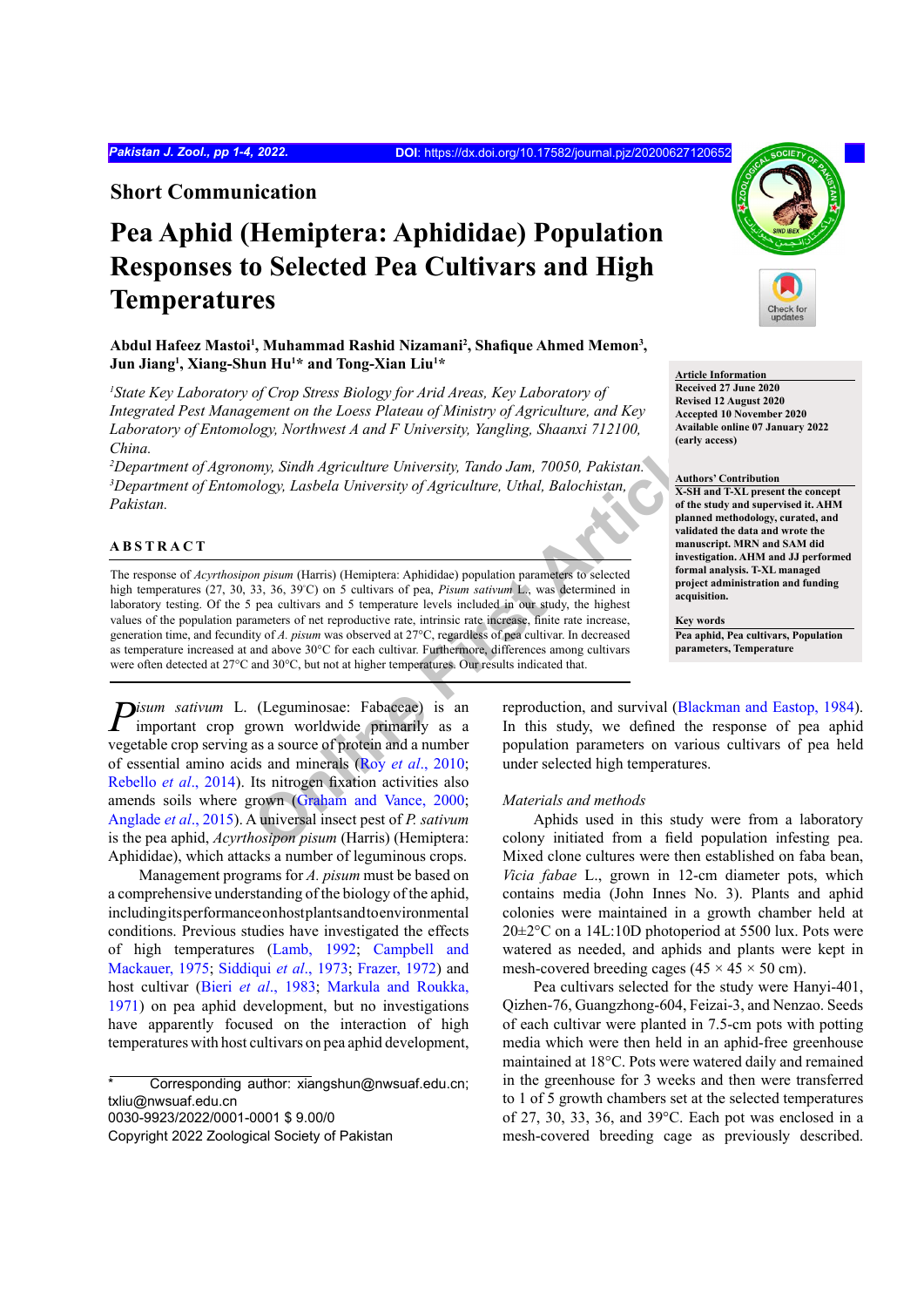Delta-T data loggers (Delta-T Devices, Ltd., London, UK) with sensors placed in the cages continually monitored temperature levels within each treatment chamber.

**Example 10 C Example 10 C Example 10 C Example 10 C Example 10 C Example 10 C Example 10 C Example 10 C Example 10 C Example 10 C Example 10 C C Example 10 C C C C** Plants of each cultivar were randomly assigned to the different temperature treatments. Five separate cabinets were set at 27, 30, 33, 36, and 39°C; all were maintained on a 14L:10D photoperiod at 5500 lux. Plants of 5 pea cultivars were placed in each of the growth chambers. A single apterous adult of *A. pisum* from the stock colony was placed on each cultivar plant in each chamber. Neonates (<12 h) produced by these adults were shifted to the underside of a detached pea leaf and placed individually in Petri dishes with a piece of moistened filter paper. Only one 1<sup>st</sup> instar aphid was permitted to remain in each Petri dish, thus leaving 30 Petri dishes and a total of 30 aphids for each temperature treatment. Aphids were monitored daily until all had completed their life cycle. Development time and offspring produced by each aphid after the aphid emergence were recorded allowing for the calculation of net reproductive rate  $(R_0)$ , intrinsic rate of increase  $(r_m)$ , finite rate of increase ( $\lambda$ ), generation time (*T*), and fecundity (*F*) at each temperature and on each cultivar as per methods of Birch (1948) and Watson [\(1964\)](#page-3-12). All analysis done by TWOSEX-MS Chart, for the age-stage two-sex life table analysis in VISUAL BASIC (version 6, service pack 6) for the Windows system, available on http://140.120.197.173/Ecology/ (National Chung Hsing University) were used (Huang *et al*., 2012) Therefore, the technique of bootstrap we used along-with re-sampling of 200,000 for the estimation of population parameters standard error and the variances of the (Efron [and Tibshirani, 1993\)](#page-3-14). Polat-Akköprü *et al*. (2015), explained bootstrap technique advantages. Comparing various treatments, at 5% significance level, we used the paired bootstrap test.

# *Results*

[Table I](#page-2-0) shows net reproduction rate  $(R_0)$ , intrinsic rate increase  $(r_m)$ , finite rate of increase ( $\lambda$ ) and fecundity (*F*) of *A. pisum* on selected pea cultivars at different temperature. The highest mean (±SE) net reproductive rate of *A. pisum* was observed in this study was on cv. Hanyi-401 at 27°C  $(15.70\pm2.95)$ , while the lowest mean net reproductive rate was observed on cv. Guangzhong-604 at 36°C (2.50±0.85) and cv. Nenzao at 39°C (2.50±0.78) ([Table I](#page-2-0)). Statistical significance (*P*>0.05) among the 5 cultivars was observed only at 27 $\degree$ C with a relationship of greatest to least  $R_0$  as Hanyi-401 = Qizhen-76 = Guangzhong-604 = Nenzao > Feizai-3. Net reproductive rate did not differ among the five cultivars at 30, 33, 36, and 39°C. For each cultivar tested,  $R_0$  was highest at 27 $\degree$ C with significant decreases when subjected to temperatures  $\geq$ 30°C.

The highest intrinsic rate increase was observed on cv. Hanyi-401 at  $27^{\circ}$ C (0.27 $\pm$ 0.02), and the lowest observed on cv. Nenzao and Guangzhong 604 at 36°C  $(0.08\pm0.03)$ . Statistical significance ( $P > 0.05$ ) among the 5 cultivars tested was detected at 27°C and 30°C; however, comparisons must be made between two means to determine specific differences ([Table I\)](#page-2-0). For each cultivar, *r<sub>m</sub>* was significantly higher at 27°C and 30°C than at the remaining temperatures tested [\(Table I](#page-2-0)).

The highest finite rate of increase was observed on cv. Hanyi-401 at  $27^{\circ}$ C (1.31 $\pm$ 0.03), while the lowest infinite rates of increase were observed on cv. Nenzao (1.09±0.03) and cv. Guangzhong 604 (1.09 $\pm$ 0.04) at 39°C ([Table I](#page-2-0)). Statistical significance (*P*>0.05) among the 5 cultivars tested was detected at 27° C and 30°C. For each cultivar, *λ* was significantly higher at 27° C that at the remaining temperatures tested (Table I).

The highest generation time was observed on cv. Nenzao at  $30^{\circ}$ C (11.39±0.39), and the lowest generation time was observed on cv. Feizai-3 at  $39^{\circ}$ C  $(8.20 \pm 0.46)$ (Table I). There were no statistically significant differences observed among the cultivars at each of the temperature levels. Some statistical differences were found among the temperature levels within each cultivar [\(Table I](#page-2-0)).

The highest level of fecundity (F) observed in this study was on cv. Hanyi-401 at 27°C (27.70±2.77), while the lowest level of fecundity was observed on cv. Hanyi-401 at 33°C (7.84±0.90) (Table I). At 27°C, fecundity of aphids on cv. Hanyi-401 was significantly higher (*P*>0.05) that that observed for the other 4 cultivars tested ([Table I\)](#page-2-0). We also observed statistically significant differences among cultivars at 30°C and 33° C, but not at 36° C or 39° C. For each cultivar, fecundity differed among the temperature levels tested.

### *Discussion*

Of the 5 pea cultivars and 5 temperature levels included in our study, the highest values of the population parameters of net reproductive rate, intrinsic rate increase, finite rate increase, generation time, and fecundity of *A. pisum* was observed at 27°C, regardless of pea cultivar. In general, these values decreased as temperature increased at and above 30°C for each cultivar. Furthermore, differences among cultivars were often detected at 27°C and 30°C, but not at higher temperatures. These results are similar to those of [Morgan](#page-3-15) *et al*. (2001), [Siddiqui](#page-3-6) *et al*. (1973), [Campbell](#page-3-5) [and Mackaeur \(1975\)](#page-3-5), [Lamb \(1992\)](#page-3-4), and [Frazer \(1972\)](#page-3-7) from Europe and North America. In general, those studies reported consistently longer duration of development of the pea aphid on pea cultivars at temperatures approaching a minimum developmental threshold and a maximum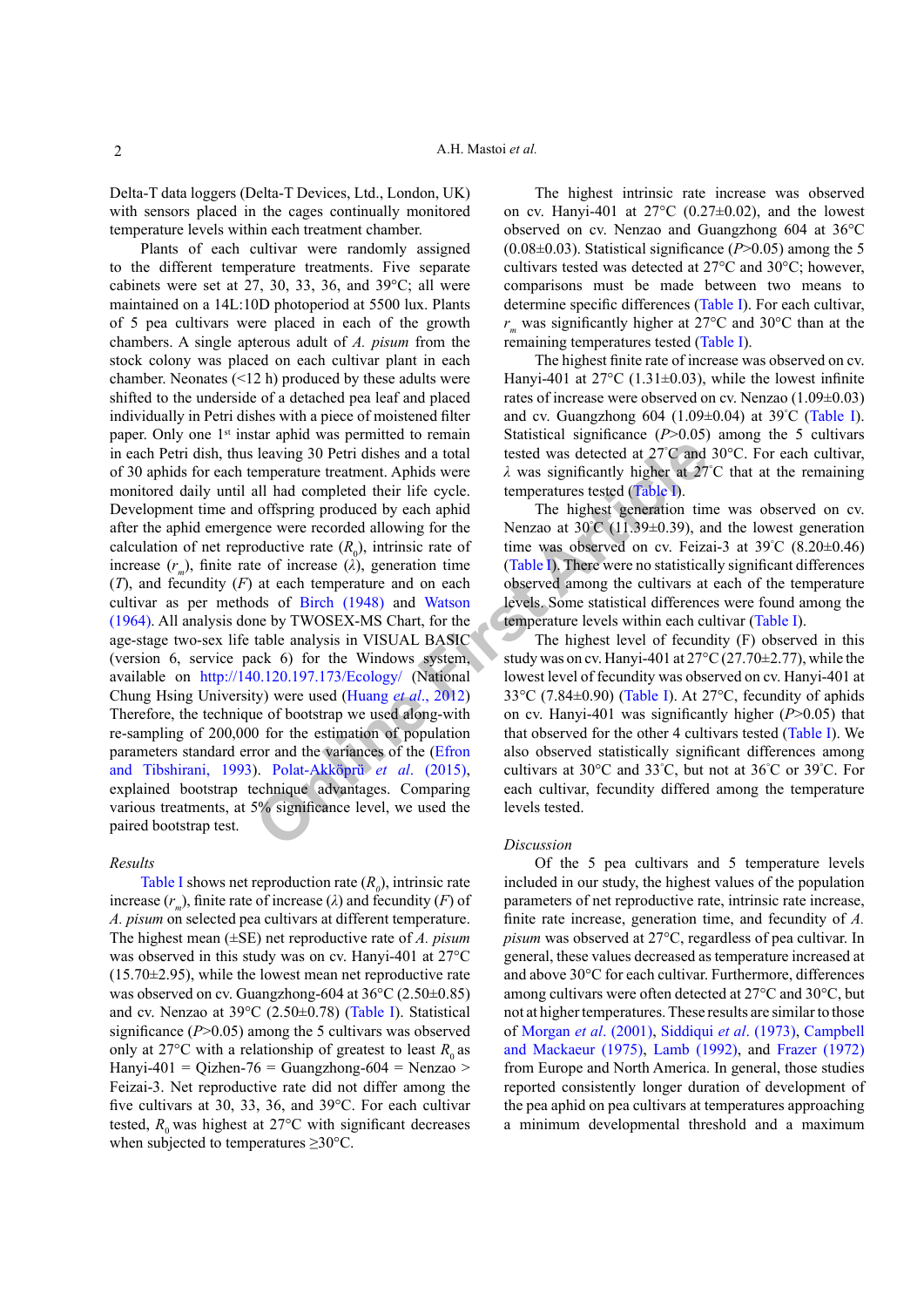| <b>Temperatures</b>                 | <b>Cultivars</b>   |                    |                    |                     |                    |
|-------------------------------------|--------------------|--------------------|--------------------|---------------------|--------------------|
| $\rm ^{\circ}C$                     | Hanyi-401          | Qizhen-76          | Guangzhong-604     | Feizai-3            | <b>Nenzao</b>      |
| Net reproductive rate $(R_0)$       |                    |                    |                    |                     |                    |
| 27                                  | $15.71 \pm 2.9a$   | $10.96 \pm 2.0a$   | $10.16 \pm 1.8a$   | $8.90 \pm 1.5a$     | $10.16 \pm 1.7a$   |
| 30                                  | $8.96 \pm 1.1$     | $8.00 \pm 1.3 b$   | $7.90 \pm 1.1$     | $5.96 \pm 1.1$      | $6.83 \pm 0.9b$    |
| 33                                  | $3.42 \pm 0.8c$    | $3.70 \pm 0.8c$    | $4.23 \pm 0.93c$   | $4.56 \pm 0.9$ bc   | $4.20 \pm 0.9c$    |
| 36                                  | $3.16 \pm 0.8c$    | $3.00 \pm 0.9c$    | $2.50 \pm 0.85d$   | $3.06 \pm 0.8c$     | $2.50 \pm 0.7d$    |
| 39                                  | $4.03 \pm 0.1c$    | $3.76 \pm 1.0c$    | $3.16 \pm 0.89$ cd | $2.90 \pm 0.9d$     | $2.70 \pm 0.8$ d   |
| Intrinsic rate of increase $(r_m)$  |                    |                    |                    |                     |                    |
| 27                                  | $0.27{\pm}0.02a$   | $0.23 \pm 0.02a$   | $0.23 \pm 0.02a$   | $0.21 \pm 0.01a$    | $0.23 \pm 0.01a$   |
| 30                                  | $0.21 \pm 0.01$    | $0.19 \pm 0.01$ ab | $0.18 \pm 0.01$ ab | $0.16 \pm 0.01$     | $0.16 \pm 0.01$    |
| 33                                  | $0.12 \pm 0.02d$   | $0.12 \pm 0.02c$   | $0.14 \pm 0.024c$  | $0.15 \pm 0.02b$    | $0.14 \pm 0.02b$   |
| 36                                  | $0.12 \pm 0.03$ d  | $0.11 \pm 0.03c$   | $0.08 \pm 0.03$ d  | $0.11 \pm 0.03c$    | $0.08 \pm 0.03$ d  |
| 39                                  | $0.16 \pm 0.02c$   | $0.16 \pm 0.03d$   | $0.13 \pm 0.03c$   | $0.12 \pm 0.04c$    | $0.11 \pm 0.04c$   |
| Finite rate of increase $(\lambda)$ |                    |                    |                    |                     |                    |
| 27                                  | $1.31 \pm 0.03a$   | $1.26 \pm 0.02a$   | $1.26 \pm 0.02a$   | $1.23 \pm 0.02a$    | $1.26 \pm 0.02a$   |
| 30                                  | $1.23 \pm 0.01a$   | $1.21 \pm 0.02$ ab | $1.20 \pm 0.01a$   | $1.17 \pm 0.02a$    | $1.18 \pm 0.01$    |
| 33                                  | $1.12 \pm 0.02$ ab | $1.13 \pm 0.02b$   | $1.15 \pm 0.02$ ab | $1.16 \pm 0.0$ ab   | $1.15 \pm 0.02b$   |
| 36                                  | $1.12 \pm 0.03$ ab | $1.12 \pm 0.04b$   | $1.09 \pm 0.04$    | $1.12 \pm 0.0b$     | $1.09 \pm 0.03c$   |
| 39                                  | $1.17 \pm 0.03$ ab | $1.17 \pm 0.04b$   | $1.14 \pm 0.04$ ab | $1.13 \pm 0.0$      | $1.12 \pm 0.04$ bc |
| Generation time $(T)$               |                    |                    |                    |                     |                    |
| 27                                  | 9.98±0.4ab         | $10.09 \pm 0.46a$  | 9.95±0.34ab        | $10.21 \pm 0.31$ ab | $9.99 \pm 0.43 b$  |
| 30                                  | $10.42 \pm 0.4a$   | $10.54 \pm 0.42a$  | $10.97 \pm 0.36a$  | $10.92 \pm 0.38a$   | $11.39 \pm 0.39a$  |
| 33                                  | $10.18 \pm 0.5a$   | $10.23 \pm 0.51a$  | $10.07 \pm 0.47a$  | $10.07 \pm 0.50$ ab | 10.06±0.45ab       |
| 36                                  | $9.60 \pm 0.6$ ab  | $9.61 \pm 0.59$ ab | $10.30 \pm 0.59a$  | $9.76 \pm 0.51$     | 10.20±0.47ab       |
| 39                                  | $8.63 \pm 0.4c$    | $8.21 \pm 0.49$    | $8.62 \pm 0.56$ cb | $8.20 \pm 0.46c$    | $8.33 \pm 0.46c$   |
| Fecundity $(F)$                     |                    |                    |                    |                     |                    |
| 27                                  | 27.70±2.77a        | 19.35±2.04a        | 17.94±1.5a         | $14.83 \pm 1.2a$    | 17.94±1.1a         |
| 30                                  | $12.22 \pm 0.71$ b | $13.33 \pm 0.81b$  | $12.47 \pm 0.6b$   | $11.18 \pm 0.77$ b  | $9.76 \pm 0.5$     |

<span id="page-2-0"></span>Table I. Net reproductive rate  $(R_0)$  intrinsic rate of increase  $(r_m)$ , finite rate of increase (*λ*), generation time (*T*) and **fecundity (***F***) of** *A. pisum* **on selected pea cultivars and at selected temperatures.** 

Means within rows followed by the same lowercase letter are not significantly different (Boot Strap Test, *P*<0.05).

33 7.84 $\pm$ 0.90d 8.53 $\pm$ 0.42d 9.76 $\pm$ 0.7c 10.53 $\pm$ 0.89b 9.69 $\pm$ 0.9b 36 9.50±0.69c 11.25±0.83bc 10.71±1.0bc 10.22±0.8b 9.37±0.8b 39 10.08±0.44bc 11.30±0.79bc 10.55±0.7bc 10.87±0.8b 10.12±0.b

developmental threshold. Those aforementioned studies also included temperature levels below those that we tested, resulting in population parameter values higher than those we observed.

Differences in *A. pisum* fecundity among different pea farms were reported by [Markkula and Roukka \(1971\).](#page-3-9) Yet, Bieri *et al*[. \(1983\)](#page-3-8) found no differences among 6 pea varieties they tested. We, however, found differences in several parameters among the cultivars we tested, especially at 27°C. As might be expected, several studies reported  $R_m$  values higher than we reported. Those were at temperatures of at 20° C ([Campbell and Makackaeur, 1975\)](#page-3-5) and 19.6°C ([Frazer, 1972](#page-3-7); [Siddiqui](#page-3-6) *et al.*, 1973). Indeed, r<sub>m</sub> has been shown to be highly sensitive to changes related to reproductive period [\(van Rijn](#page-3-16) *et al*., 1995). Although differences in life history parameters among these studies might be attributed to aphids adapting to changing climatic conditions [\(Hutchinson and Hogg, 1984](#page-3-17); [Campbell](#page-3-5) *et*